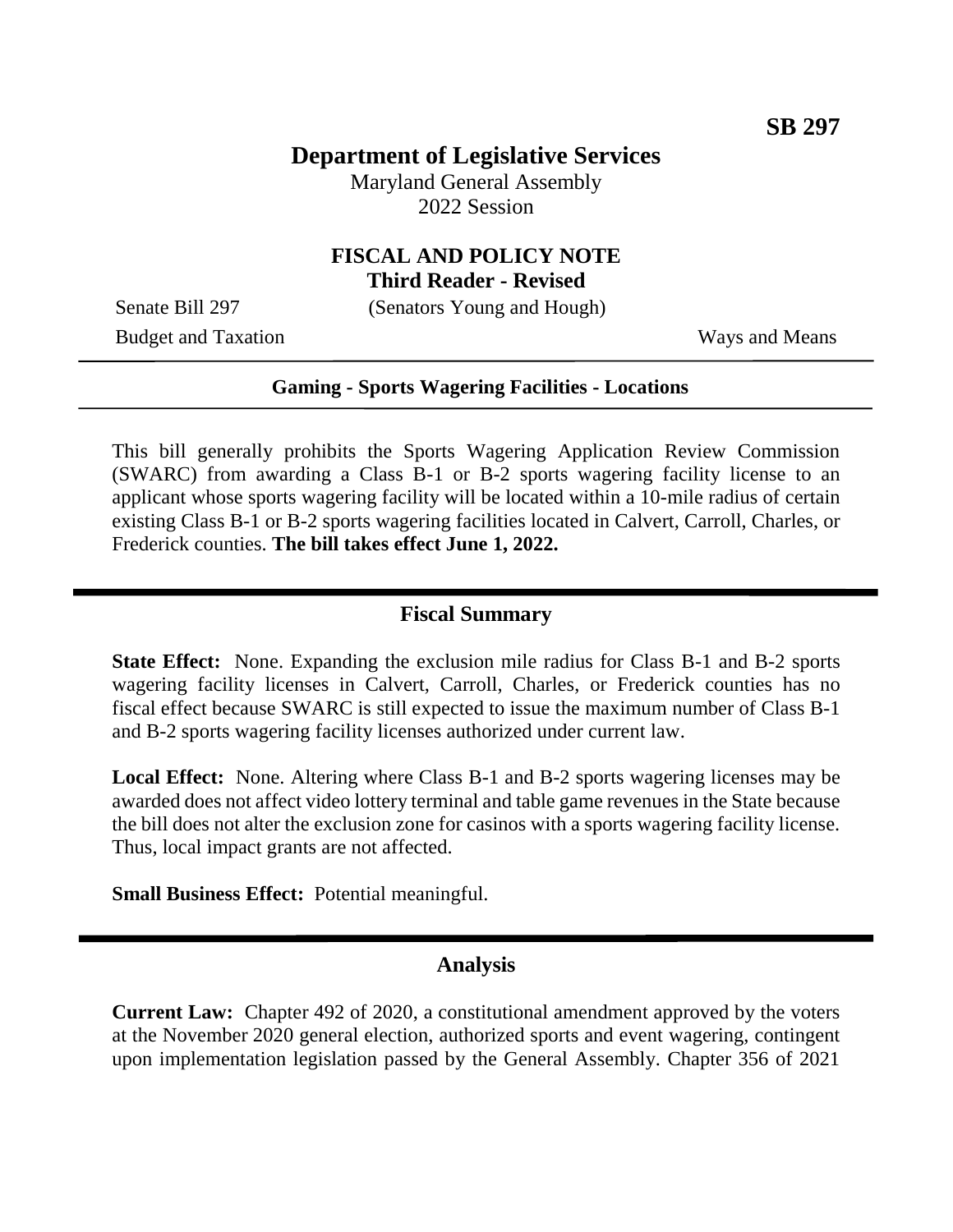established the operational and regulatory framework for the State's sports wagering program.

Under Chapter 356, the State Lottery and Gaming Control Commission (SLGCC) is required to generally regulate sports wagering to the same extent that it regulates the operation of video lottery terminals and table games in the State. Sports wagering licenses are awarded by SWARC, the members of which were appointed by the Governor, the President of the Senate, and the Speaker of the House.

On award of a license by SWARC, SLGCC must issue a license to an applicant that meets the requirements for licensure. There are 13 Class A and 7 Class B sports wagering facility licensees designated under the law, all of which are identified in **Exhibit 1**, and can be seen in this [map.](https://arcg.is/10rz5a0) Class B-2 licenses are reserved for applicants with less than (1) 25 employees or (2) \$3,000,000 in annual gross receipts. A sports wagering facility licensee may accept wagers made by an individual physically present on the licensee's property, including wagers on a self-service kiosk, device, or machine on the property.

| <b>License</b> | <b>Application Fee</b>           | <b>Designated Licensees</b>                                                                                                                                                                                                                                                                                                                                                                                                                 |
|----------------|----------------------------------|---------------------------------------------------------------------------------------------------------------------------------------------------------------------------------------------------------------------------------------------------------------------------------------------------------------------------------------------------------------------------------------------------------------------------------------------|
| $Class A-1$    | \$2,000,000                      | Three video lottery facilities – Live! in Anne Arundel County, Horseshoe<br>$\bullet$<br>in Baltimore City, and MGM National Harbor in Prince George's County<br>Three professional sports stadiums/teams - M&T Bank Stadium,<br>$\bullet$<br>Oriole Park in Baltimore City, and FedEx Field in Prince George's County<br>Owner of a professional hockey, basketball, or soccer franchise that leases<br>$\bullet$<br>a stadium in Maryland |
| Class A-2      | \$1,000,000                      | Three video lottery facilities – Rocky Gap in Allegany County, Hollywood<br>٠<br>in Cecil County, and Ocean Downs in Worcester County<br>Maryland Jockey Club (operator of Laurel Park and Pimlico racecourses)<br>٠                                                                                                                                                                                                                        |
| Class B        | $B-1: $250,000$<br>B-2: \$50,000 | <b>Maryland State Fairgrounds</b><br>$\bullet$<br>Four off-track betting locations – Greenmount Station in Carroll County,<br>$\bullet$<br>Riverboat on the Potomac in Charles County, Long Shot's in<br>Frederick County, and Jockey Bar and Grille in Washington County<br>Two commercial bingo facilities with at least $200$ machines $-$ Bingo<br>$\bullet$<br>World in Anne Arundel County and Rod 'N' Reel in Calvert County         |

#### **Exhibit 1 Designated Sports Wagering Facility Licensees**

Source: Department of Legislative Services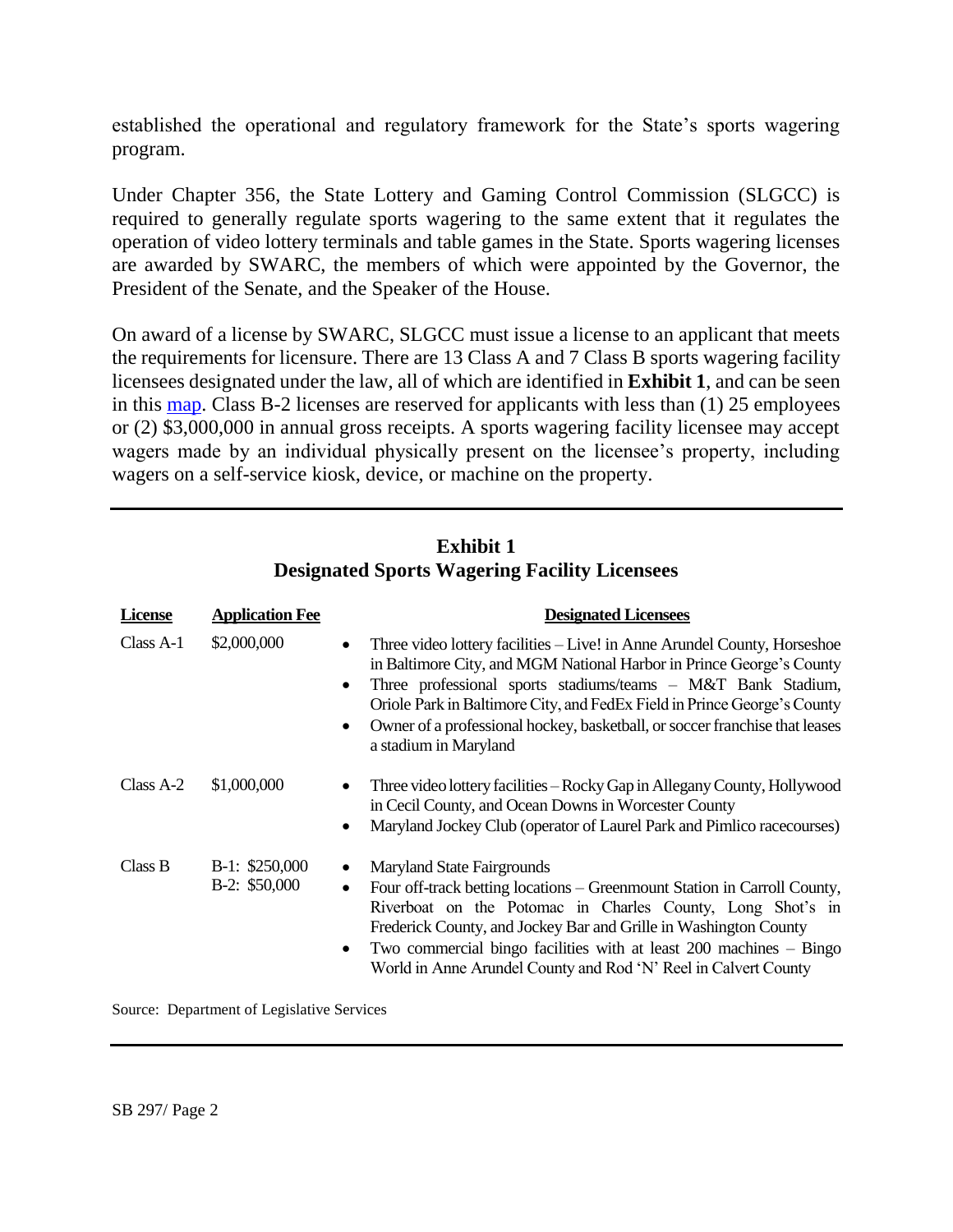Applicants may also compete for an additional 30 Class B-1 or B-2 facility licenses and 60 mobile sports wagering licenses. Mobile license applicants must pay a \$500,000 application fee. Mobile wagers are restricted to individuals physically located in the State. SWARC must actively seek to achieve racial, ethnic, and gender diversity when awarding Class B facility and mobile licenses and encourage small, minority, and women-owned businesses to apply.

SWARC may not award a license for a location within (1) a 15-mile radius of a Class A-1 or A-2 sports wagering facility located in Allegany, Cecil, or Worcester counties or (2) a 1.5-mile radius of a Class A or B licensee located outside of Allegany, Cecil, or Worcester counties.

Licensees retain 85% of sports wagering proceeds, with the remainder distributed to the Blueprint for Maryland's Future Fund. Revenues accruing to the Blueprint for Maryland's Future Fund are to be used to provide a world-class education for early childhood and K-12 students so that they are prepared for college and a career in the global economy. Certain other revenues are distributed to the Problem Gambling Fund and the Small, Minority-Owned, and Women-Owned Business Sports Wagering Assistance Fund, the purpose of which is to provide grants or loans to small, minority-owned, and women-owned businesses to facilitate participation in the sports wagering industry.

**Small Business Effect:** Some small businesses, including minority and women-owned businesses, may be prohibited from obtaining a Class B-1 or B-2 sports wagering facility license if they are located within a 10-mile radius of certain existing Class B-1 or B-2 sports wagering facilities located in Calvert, Carroll, Charles, or Frederick counties. Other small businesses with a Class B-1 or B-2 sports wagering facility license may benefit from reduced potential competition as a result of having a larger buffer zone from competing sports wagering facilities.

## **Additional Information**

**Prior Introductions:** None.

**Designated Cross File:** HB 339 (Delegates Kerr and K. Young) - Ways and Means.

**Information Source(s):** Comptroller's Office; Maryland State Lottery and Gaming Control Agency; Department of Legislative Services